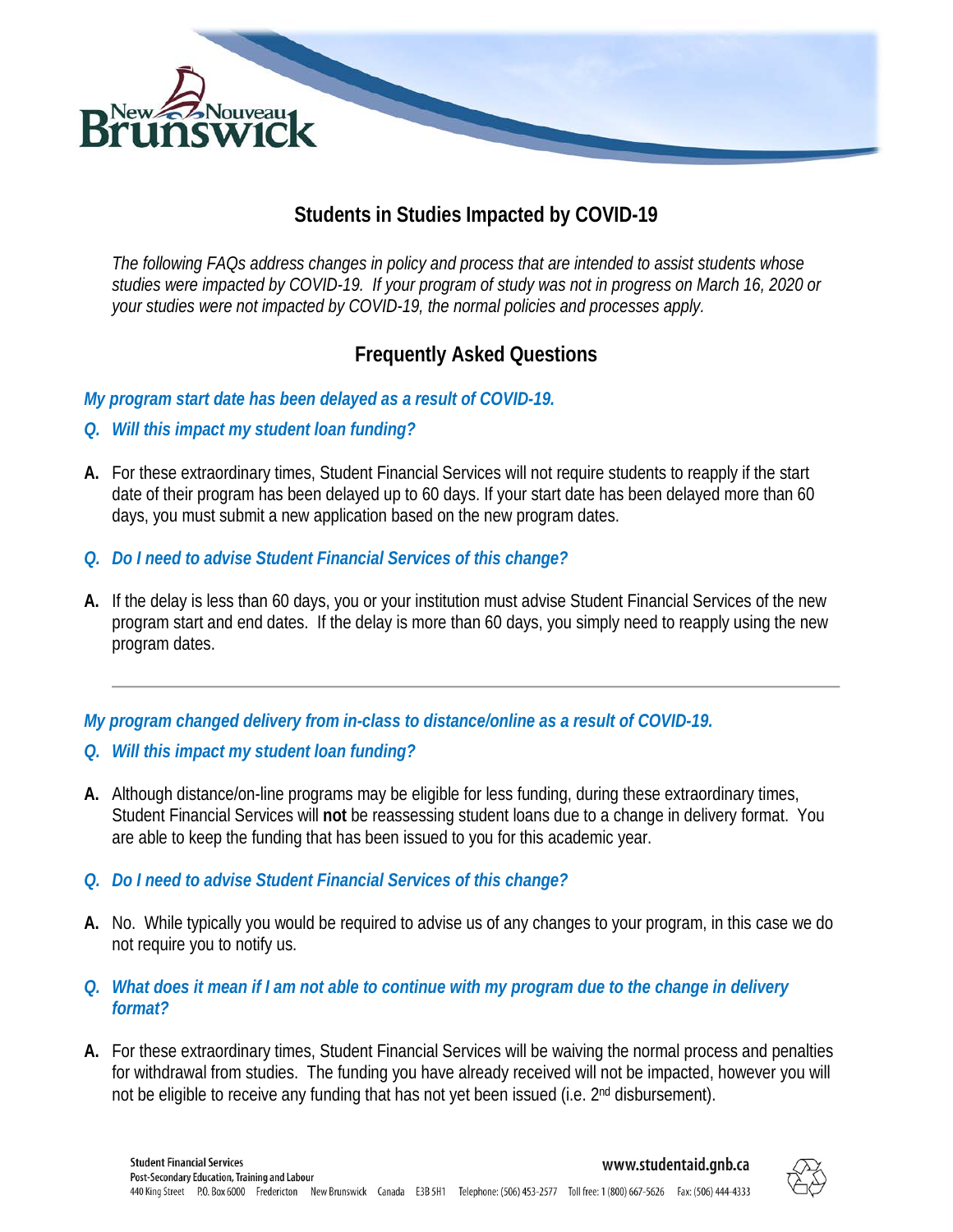

*My program is being extended due to the cancelled classes as a result of COVID-19.*

- *Q. Will this impact my student loan funding?*
- **A.** Student Financial Services will be able to reassess applications for anyone who has had their program extended. Students will not lose funding for the weeks of cancelled classes and can request funding for the weeks of study that are being added.
- *Q. Do I need to advise Student Financial Services of this change?*
- **A.** If you want to have your funding reassessed to include the additional weeks of study, you will need to complete a COVID-19 Extension Request Form and have your school submit a Request for Program Information Form (available at [studentaid.gnb.ca\)](http://www.studentaid.gnb.ca/).
- *Q. What does it mean if I am not able to continue my program due to the extended study period?*
- **A.** For these extraordinary times, Student Financial Services will be waiving the normal process and penalties for withdrawal from studies. The funding you have already received will not be impacted, however you will not be eligible to receive any funding that has not yet been issued (i.e. 2<sup>nd</sup> disbursement).

*My work placement (practicum, co-op program, internship or on-the-job training, etc.) has been cancelled/postponed as a result of COVID-19.*

- *Q. Will this impact my student loan funding?*
- **A.** For these extraordinary times, if your work placement has been cancelled completely and you are not required to complete it at a later date, Student Financial Services will not be reassessing your file. The funding you have already received will not be impacted, however funding that has not yet been issued may be adjusted. If your work placement has been postponed, you will be able to receive funding for the additional weeks either by extending your current study period or by submitting a separate application if the delay is significant (i.e. postponed until fall).
- *Q. Do I need to advise Student Financial Services of this change?*
- **A.** Yes, either you or your institution need to advise Student Financial Services of changes to, or cancelation of, your work placement. If your work placement has been postponed, you will need to advise Student Financial Services if you require funding for additional weeks.